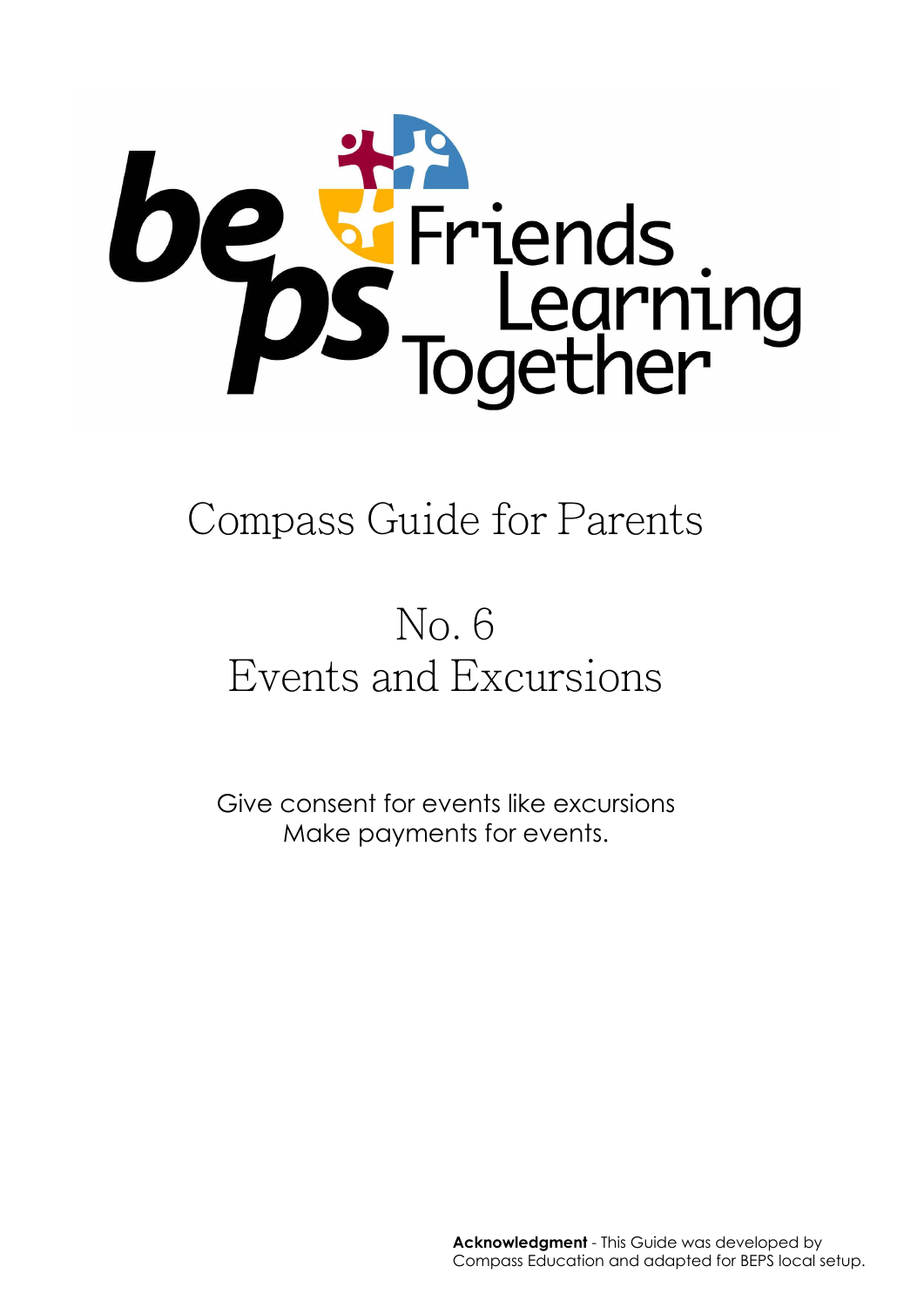### How To: Consent and Pay for an Event

If your child has an upcoming event that requires your consent and/or payment, you will see an alert on your homescreen. You will also usually get an email from the school.



Click the alert and it will take you to the Events page (alternatively you can click the grid menu icon at the top of the screen and select 'Events').

On the 'Action Centre' tab you will see any events requiring your action. If you have more than one student at the school, events will be listed here under each child.

| ▲画/冊ぷ★                                                                                                   |                              |                   | Mrs Sable BROOKS |  |
|----------------------------------------------------------------------------------------------------------|------------------------------|-------------------|------------------|--|
| <b>Action Centre</b><br>Volunteering<br>Events                                                           | <b>History</b>               |                   |                  |  |
| Event                                                                                                    |                              |                   |                  |  |
| <b>Euan ABERCROMBIE</b><br>events                                                                        |                              |                   |                  |  |
| <b>Melbourne Zoo</b><br>Wednesday, December 16th 2020, 8:30 am<br>Wednesday, December 16th 2020, 3:25 pm | Awaiting consent and payment | Due<br>09/12/2020 | \$50.00          |  |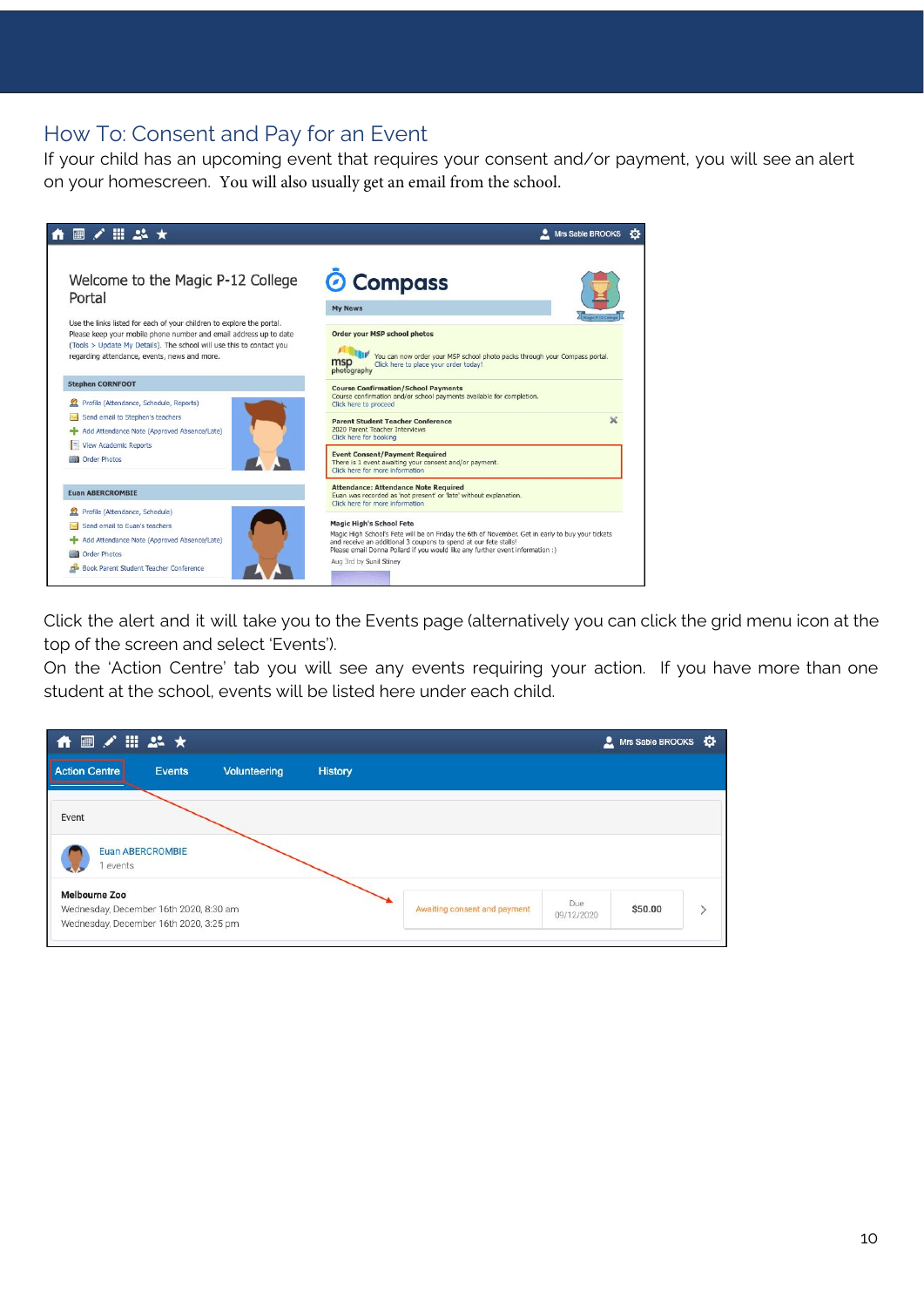Click the event you wish to action. You will see the details of the event.

| Description and educative purpose |                                        |                                        |
|-----------------------------------|----------------------------------------|----------------------------------------|
| Trip to the Zoo.                  |                                        |                                        |
| When and where                    |                                        |                                        |
| Location                          | Start                                  | Finish                                 |
| Melbourne Zoo (Off Campus)        | Wednesday, December 16th 2020, 8:30 am | Wednesday, December 16th 2020, 3:25 pm |
| Dress code<br>Full School Uniform |                                        |                                        |
| <b>Resources</b>                  |                                        |                                        |
|                                   | There are no resources.                |                                        |

Next will be any administrative information that you are required to review or respond to.

If you are required to review a medical Action Plan to confirm that it is current, you will need to tick the acknowledgement box to proceed (if the Action Plan on file is no longer current, please contact the school office to advise).

If your child has any further medical conditions not listed, please add the details in the available section.

|                                                                                  | Details of medical conditions, allergies and medications being taken (already on file)                   |                                                                                                                                                         |
|----------------------------------------------------------------------------------|----------------------------------------------------------------------------------------------------------|---------------------------------------------------------------------------------------------------------------------------------------------------------|
| Name                                                                             |                                                                                                          | <b>Action Plan</b>                                                                                                                                      |
| Headaches   Can have occasional headaches                                        |                                                                                                          | No Attachments                                                                                                                                          |
| Asthma                                                                           |                                                                                                          | $\downarrow$ , Download                                                                                                                                 |
| quires updating please contact the school.                                       |                                                                                                          | Before consenting to this event you are required to review the above Action Plan to determine whether it is still current. If the above Action Plan re- |
| I acknowledge that the above Action Plan is still current.                       |                                                                                                          |                                                                                                                                                         |
|                                                                                  |                                                                                                          |                                                                                                                                                         |
| Are there any additional medical conditions, allergies, medications or ailments? |                                                                                                          |                                                                                                                                                         |
|                                                                                  | e.g. A broken leg, asthma inhaler dosage increase, travel sickness, allergies, dietary requirements etc. |                                                                                                                                                         |
|                                                                                  |                                                                                                          |                                                                                                                                                         |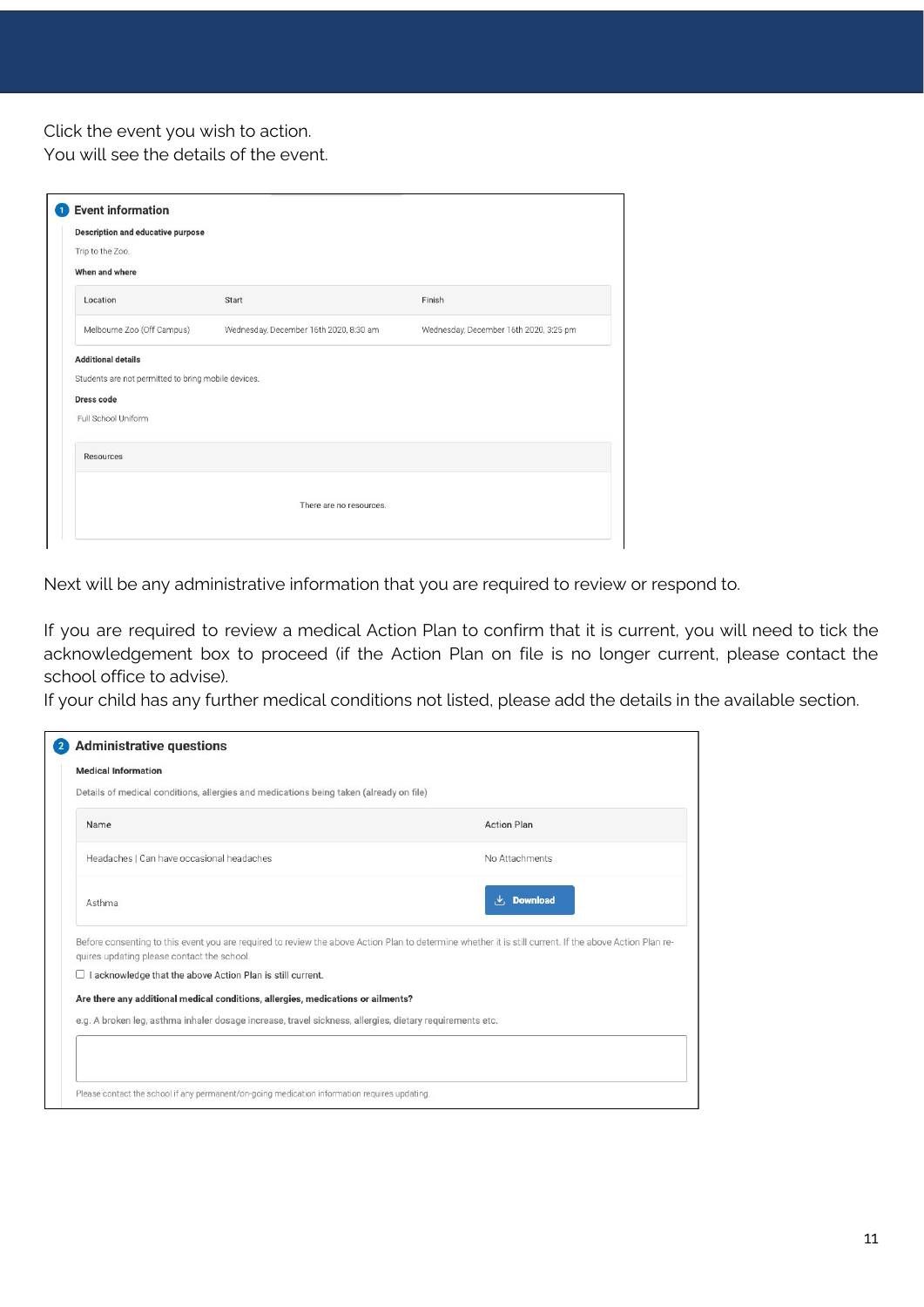You will then see the current contact details on file for you. If these need updating or different contact information is required for this event, please add that information in the space provided.

| Contact Details on file                                                         |                               |  |
|---------------------------------------------------------------------------------|-------------------------------|--|
|                                                                                 |                               |  |
| Mrs Sable BROOKS                                                                | Email: bgreene@compass.edu.au |  |
|                                                                                 |                               |  |
| Please contact the school if any of this contact information requires updating. |                               |  |
| Contact details on the day (if different from normal)                           |                               |  |

You will then be required to provide consent and payment (please note, not all events will require both, it will vary depending on the type of the event set up by the school).

| <b>Consent</b><br>I give permission for Euan ABERCROMBIE to attend this event. Where the staff member in charge is unable to contact me, or where it is impracticable to contact                                                                                                                                                                                                                                                                                                                                                                                                                                                                                                               |                                                                                                                                                                                                                                                                                                                             |         |
|------------------------------------------------------------------------------------------------------------------------------------------------------------------------------------------------------------------------------------------------------------------------------------------------------------------------------------------------------------------------------------------------------------------------------------------------------------------------------------------------------------------------------------------------------------------------------------------------------------------------------------------------------------------------------------------------|-----------------------------------------------------------------------------------------------------------------------------------------------------------------------------------------------------------------------------------------------------------------------------------------------------------------------------|---------|
| me, I authorise the staff member in charge to 1) consent to any medical or surgical attention deemed necessary by a medical practitioner, and 2) administer such<br>first-aid as the staff member in charge judges to be reasonably necessary. I understand that this is an official school event and that Euan ABERCROMBIE will ad-<br>here to the dress code, as outlined above, and behave in alignment with the school's code of conduct. I agree to meet any medical expenses and/or transport<br>costs incurred in the event of sickness or injury. Further, I agree to meet any transport costs should my child be sent home as a result of misbehaviour or inappro-<br>priate conduct. |                                                                                                                                                                                                                                                                                                                             |         |
| To provide consent, please type your name in full                                                                                                                                                                                                                                                                                                                                                                                                                                                                                                                                                                                                                                              |                                                                                                                                                                                                                                                                                                                             |         |
|                                                                                                                                                                                                                                                                                                                                                                                                                                                                                                                                                                                                                                                                                                |                                                                                                                                                                                                                                                                                                                             |         |
|                                                                                                                                                                                                                                                                                                                                                                                                                                                                                                                                                                                                                                                                                                |                                                                                                                                                                                                                                                                                                                             |         |
|                                                                                                                                                                                                                                                                                                                                                                                                                                                                                                                                                                                                                                                                                                |                                                                                                                                                                                                                                                                                                                             |         |
| Confirm and pay                                                                                                                                                                                                                                                                                                                                                                                                                                                                                                                                                                                                                                                                                |                                                                                                                                                                                                                                                                                                                             |         |
| <b>Payment Method</b>                                                                                                                                                                                                                                                                                                                                                                                                                                                                                                                                                                                                                                                                          |                                                                                                                                                                                                                                                                                                                             |         |
|                                                                                                                                                                                                                                                                                                                                                                                                                                                                                                                                                                                                                                                                                                | Payment                                                                                                                                                                                                                                                                                                                     |         |
| Visa Credit 9333                                                                                                                                                                                                                                                                                                                                                                                                                                                                                                                                                                                                                                                                               | <b>Total amount</b><br>$\checkmark$                                                                                                                                                                                                                                                                                         | \$50.00 |
|                                                                                                                                                                                                                                                                                                                                                                                                                                                                                                                                                                                                                                                                                                | Pay in full now                                                                                                                                                                                                                                                                                                             |         |
|                                                                                                                                                                                                                                                                                                                                                                                                                                                                                                                                                                                                                                                                                                | Process                                                                                                                                                                                                                                                                                                                     |         |
| <b>VISA</b>                                                                                                                                                                                                                                                                                                                                                                                                                                                                                                                                                                                                                                                                                    | We use CompassPay.com as our payment processing gateway. In clicking the relev-<br>ant "Confirm and Pay" button to the right, you agree for your credit card to be charged<br>by CompassPay.com on behalf of your school. You understand that the amount                                                                    |         |
| 9333                                                                                                                                                                                                                                                                                                                                                                                                                                                                                                                                                                                                                                                                                           | charged will be the "Total Due" or amount indicated to the right. Refunds for cancelled<br>online orders will be made to your Compass Balance regardless of original method of<br>payment. This payment and use of this website is in alignment with the Compass<br>School Manager terms and conditions of use available at |         |

Once you have completed the consent/payment, the event will update to show your child as 'Attending'.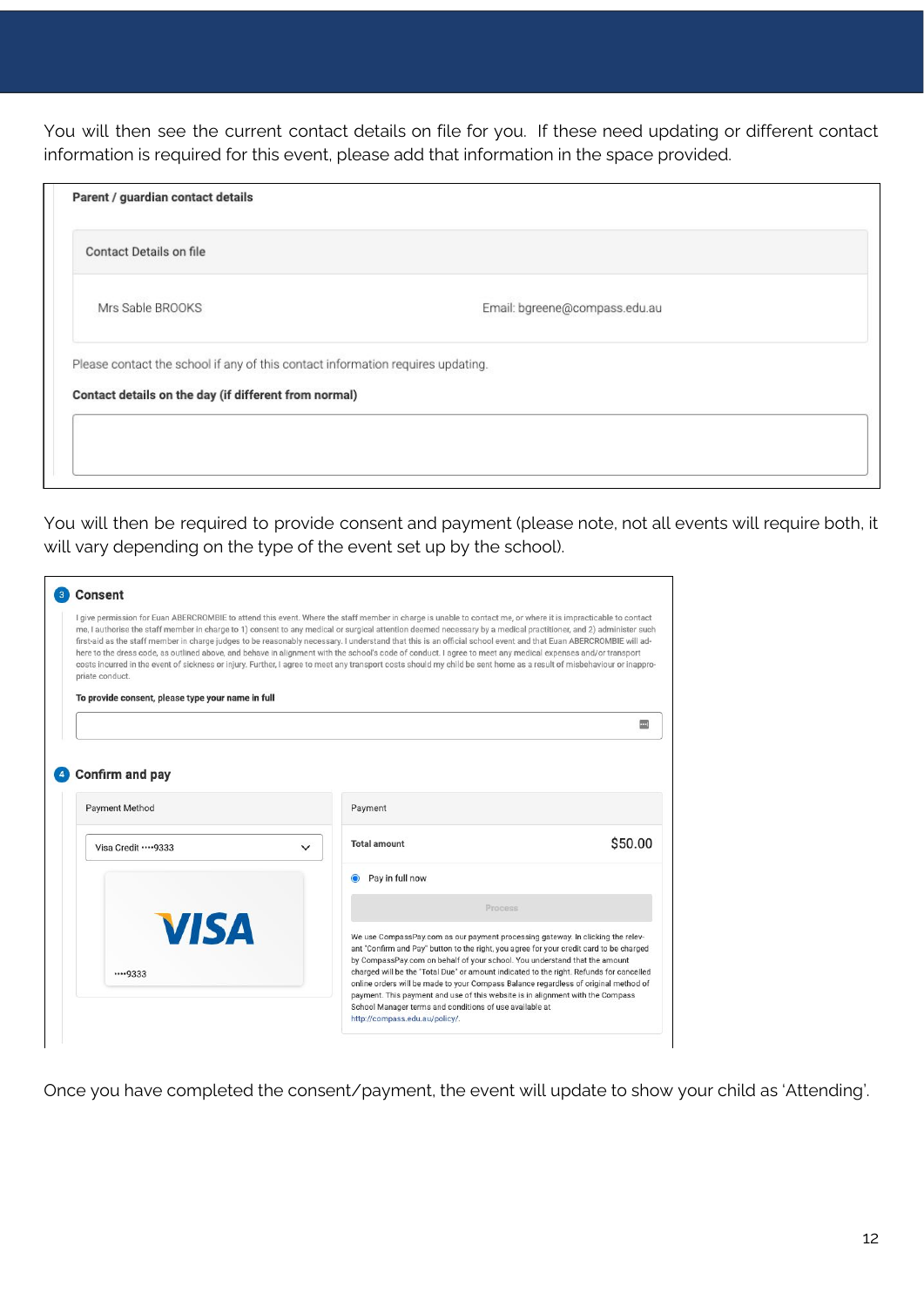The 'Events' tab will show all events, both processed and those still requiring your action. To access information on upcoming events that you have already processed, click the event.

| <b>Action Centre</b>                                                                                                    | Events           | <b>Volunteering</b> | <b>History</b> |                              |                   |                        |               |
|-------------------------------------------------------------------------------------------------------------------------|------------------|---------------------|----------------|------------------------------|-------------------|------------------------|---------------|
| Upcoming events                                                                                                         |                  |                     |                |                              |                   | Upcoming Events $\vee$ |               |
| 2 events                                                                                                                | Euan ABERCROMBIE |                     |                |                              |                   |                        |               |
| <b>Remote Expo- Future Careers</b><br>Wednesday, September 9th 2020, 9:45 am<br>Wednesday, September 9th 2020, 11:45 am |                  |                     |                | Attending                    | Due<br>18/08/2020 | \$0.00                 |               |
| <b>Melbourne Zoo</b><br>Wednesday, December 16th 2020, 8:30 am<br>Wednesday, December 16th 2020, 3:25 pm                |                  |                     |                | Awaiting consent and payment | Due<br>09/12/2020 | \$50.00                | $\rightarrow$ |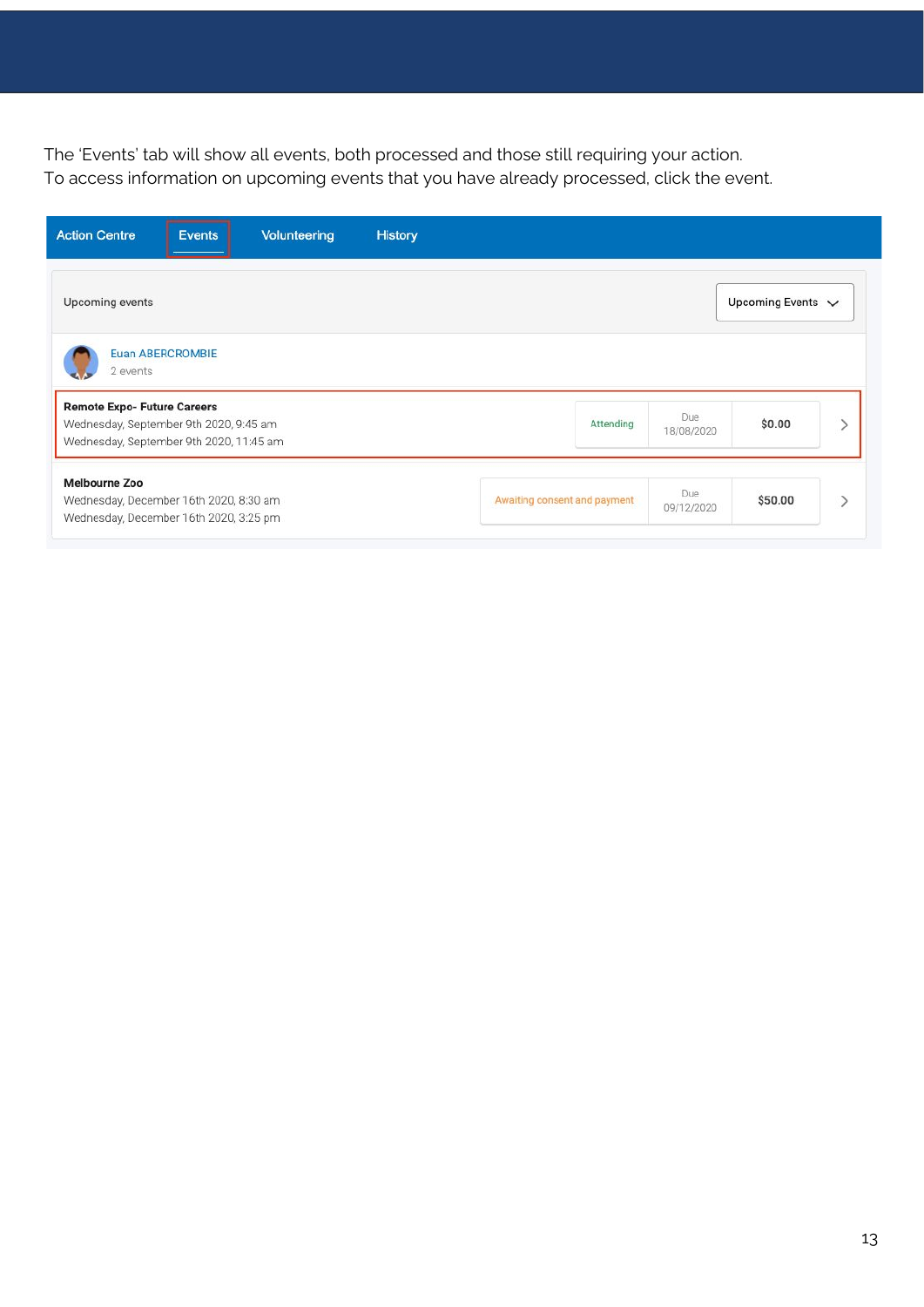### How To: Opt in to an Optional Event

Sometimes the school will offer optional events. *These may have attendee limits* and work on the first in first served basis. **This is not common at BEPS, but may occur occasionally.**

Anytime there is an optional event that your child has been invited to, an alert will show on your dashboard.



When you click the alert, you will be taken to the Events page. Click the option to expand the list of Opt In events available.

| <b>Action Centre</b>                                                                                     | <b>Events</b>    | Volunteering | History |                              |                   |         |  |
|----------------------------------------------------------------------------------------------------------|------------------|--------------|---------|------------------------------|-------------------|---------|--|
| Event                                                                                                    |                  |              |         |                              |                   |         |  |
| events                                                                                                   | Euan ABERCROMBIE |              |         |                              |                   |         |  |
| <b>Melbourne Zoo</b><br>Wednesday, December 16th 2020, 8:30 am<br>Wednesday, December 16th 2020, 3:25 pm |                  |              |         | Awaiting consent and payment | Due<br>09/12/2020 | \$50.00 |  |
| + 1 opt-in event                                                                                         |                  |              |         |                              |                   |         |  |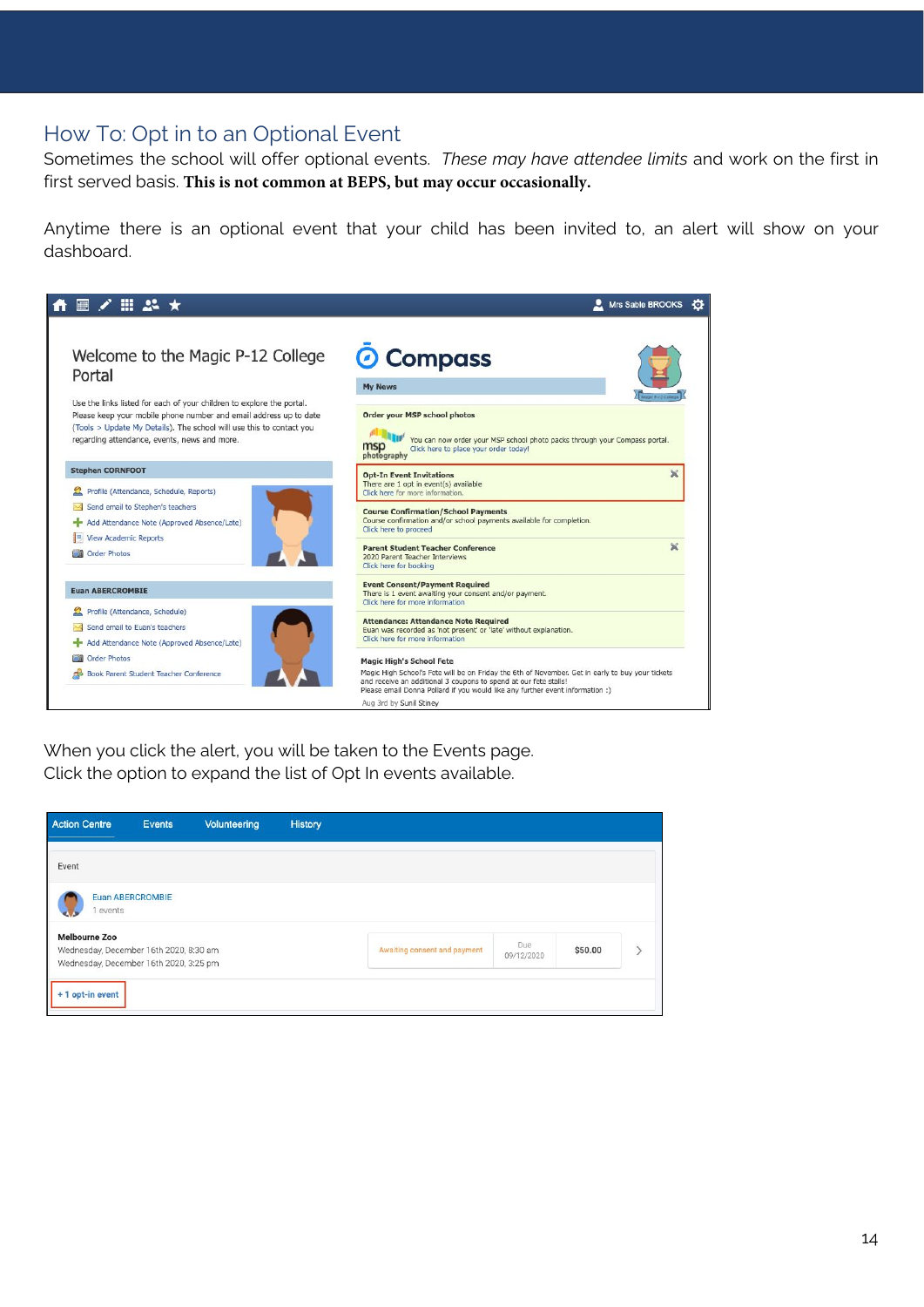From the list, click into any events you want your child to attend.

| <b>Action Centre</b>                                                              | Events                             | Volunteering | <b>History</b> |                              |           |            |                           |               |
|-----------------------------------------------------------------------------------|------------------------------------|--------------|----------------|------------------------------|-----------|------------|---------------------------|---------------|
| <b>Upcoming events</b>                                                            |                                    |              |                |                              |           |            | Upcoming Events $\sqrt{}$ |               |
| 2 events                                                                          | <b>Euan ABERCROMBIE</b>            |              |                |                              |           |            |                           |               |
| <b>Remote Expo- Future Careers</b>                                                |                                    |              |                |                              | Attending | Due        | \$0.00                    |               |
| Wednesday, September 9th 2020, 9:45 am<br>Wednesday, September 9th 2020, 11:45 am |                                    |              |                |                              |           | 18/08/2020 |                           | $\mathcal{P}$ |
| <b>Melbourne Zoo</b>                                                              |                                    |              |                |                              |           | Due        |                           |               |
| Wednesday, December 16th 2020, 8:30 am<br>Wednesday, December 16th 2020, 3:25 pm  |                                    |              |                | Awaiting consent and payment |           | 09/12/2020 | \$50.00                   | $\mathcal{E}$ |
| Opt in events                                                                     |                                    |              |                |                              |           |            |                           |               |
|                                                                                   | <b>Euan ABERCROMBIE</b>            |              |                |                              |           |            |                           |               |
| 1 events                                                                          |                                    |              |                |                              |           |            |                           |               |
| Rock to Reef 2021 (50 available spaces)<br>Monday, March 15th 2021, 8:00 am       |                                    |              |                |                              | Invited   | Due        | \$200.00                  | $\mathcal{P}$ |
|                                                                                   | Saturday, March 20th 2021, 5:00 pm |              |                |                              |           | 23/10/2020 |                           |               |

You will see the event details and have the option to decline or accept the invitation.

| Rock to Reef 2021<br>Monday, March 15th 2021, 8:00 am - Saturday, March 20th 2021, 5:00 pm |                                                                       |                                     |  |  |  |  |
|--------------------------------------------------------------------------------------------|-----------------------------------------------------------------------|-------------------------------------|--|--|--|--|
|                                                                                            | $\checkmark$ Accept Event<br>$\times$ Decline Event                   |                                     |  |  |  |  |
| <b>Description and educative purpose</b><br>When and where                                 | Outdoor Education students will complete the Rock to Reef experience. |                                     |  |  |  |  |
| Location                                                                                   | <b>Start</b>                                                          | Finish                              |  |  |  |  |
| Rock to Reef (Off Campus)                                                                  | Monday, March 15th 2021, 8:00 am                                      | Monday, March 15th 2021, 5:00 pm    |  |  |  |  |
| Rock to Reef (Off Campus)                                                                  | Tuesday, March 16th 2021, 8:00 am                                     | Tuesday, March 16th 2021, 5:00 pm   |  |  |  |  |
| Rock to Reef (Off Campus)                                                                  | Wednesday, March 17th 2021, 8:00 am                                   | Wednesday, March 17th 2021, 5:00 pm |  |  |  |  |
| Rock to Reef (Off Campus)                                                                  | Thursday, March 18th 2021, 8:00 am                                    | Thursday, March 18th 2021, 5:00 pm  |  |  |  |  |
| Rock to Reef (Off Campus)                                                                  | Friday, March 19th 2021, 8:00 am                                      | Friday, March 19th 2021, 5:00 pm    |  |  |  |  |
|                                                                                            | Saturday, March 20th 2021, 8:00 am                                    | Saturday, March 20th 2021, 5:00 pm  |  |  |  |  |

#### Dress code

Neat casual clothing with enclosed footwear.

#### Transportation